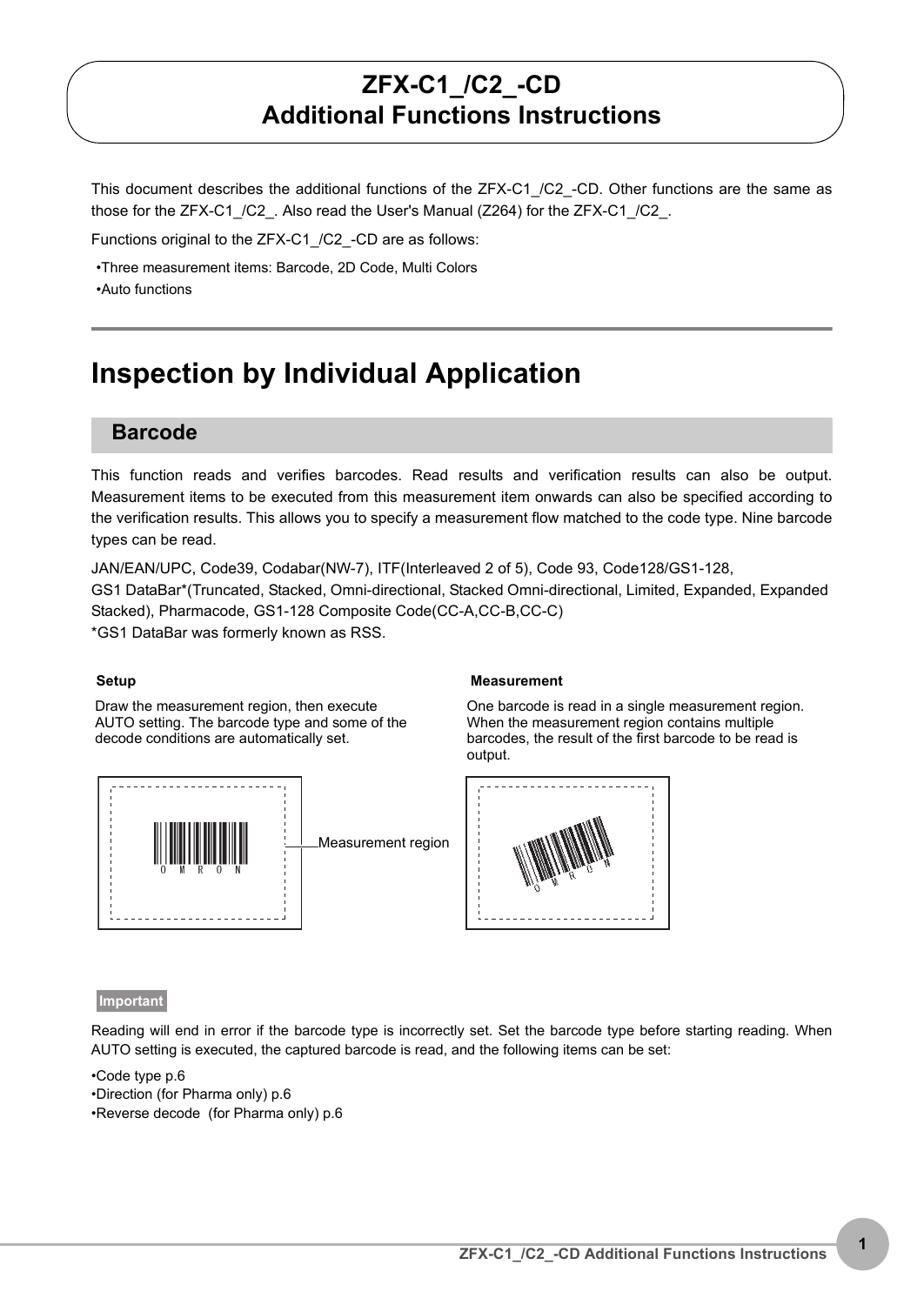#### **Region settings**

This function sets the measurement region.

#### X **MENU mode - [Setup] - [Item] - [Region]**

| Item               | Description                     |
|--------------------|---------------------------------|
| Measurement region | Sets the region to be measured. |

#### <span id="page-1-0"></span>**Registering the master data for verification**

Master data are used for verification. After reading process, the read text string can be verified against the preregistered master data. 32 sets of master data can be registered as text string. Also, processing to be executed from this measurement item onwards can also be branched according to the verification results when measurement control function is ON.

#### X **MENU mode - [Setup] - [Item] - [Master data]**

| Item                 | <b>Description</b>                                                                                                                                                                                                                                                                                                                                                                                                                                                                                                                                                                                                                                                                                                                                                                          |
|----------------------|---------------------------------------------------------------------------------------------------------------------------------------------------------------------------------------------------------------------------------------------------------------------------------------------------------------------------------------------------------------------------------------------------------------------------------------------------------------------------------------------------------------------------------------------------------------------------------------------------------------------------------------------------------------------------------------------------------------------------------------------------------------------------------------------|
| Master data          | There are two modes for registering master data, auto setting and manual setting.<br>Auto setting:<br>The actual barcode is used to register the master data. When the [AUTO] button is<br>pressed, the barcode is read and the result is registered as the master data. Text string up<br>to 32 characters long are registered. Control codes also can be registered.<br>Manual setting:<br>Text string up to 32 characters long can be registered as master data via the software<br>keyboard. Check available characters in the ASCII table. 2-byte characters, 1-byte kana<br>characters and control codes cannot be entered.<br>The following characters can be used as wildcards:<br>*: Wildcard for zero or more characters<br>?: Wildcard for one character<br>ASCII code table p.3 |
| Rename               | This is the text string displayed as the verification result on the result display screen.                                                                                                                                                                                                                                                                                                                                                                                                                                                                                                                                                                                                                                                                                                  |
| First meas. Item No. | This is the Start No. of measurement items to be executed, when the measurement<br>control is set to ON and the read text string match the master data.                                                                                                                                                                                                                                                                                                                                                                                                                                                                                                                                                                                                                                     |
| Last meas. Item No.  | This is the End No. of measurement items to be executed, when the measurement control<br>is set to ON and the read text string match the master data.                                                                                                                                                                                                                                                                                                                                                                                                                                                                                                                                                                                                                                       |

Measurement control [p.5](#page-4-0)

#### **Important**

When the manual registration screen is displayed after execution of AUTO setting, unavailable characters in manual registration (control codes, 2-byte characters, 1-byte kana characters, etc.) are displayed as "?".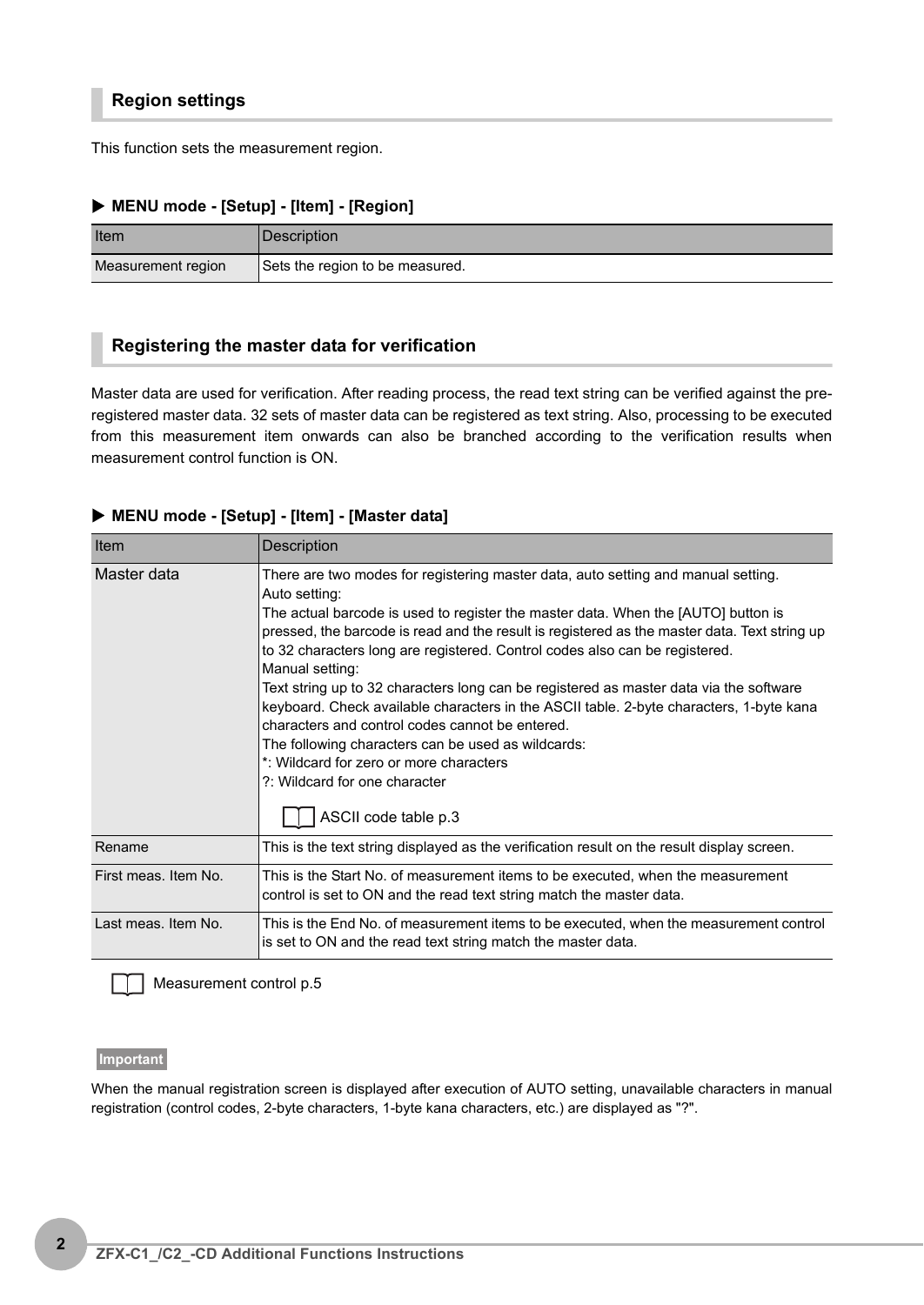#### <span id="page-2-0"></span>**ASCII code table Note**

The following table shows the ASCII codes that can be used for manual registration of master data and also for registering characters of Limits.

#### Upper 4 bits

Lower 4 bits

|                         | $\overline{2}$                | 3              | $\overline{\mathcal{A}}$ | 5                       | $\frac{6}{1}$  | 7                       |
|-------------------------|-------------------------------|----------------|--------------------------|-------------------------|----------------|-------------------------|
| $\overline{0}$          | S <sub>P</sub>                | 0              | @                        | P                       |                | $\overline{p}$          |
| $\overline{\mathbf{1}}$ | ŗ                             | 1              | A                        | Q                       | a              | q                       |
| $\frac{2}{3}$           | ,,                            | $\overline{2}$ | B                        | R                       | b              | r                       |
|                         | #                             | 3              | C                        | S                       | $\overline{C}$ | S                       |
|                         | \$                            | 4              | $\overline{D}$           | T                       | d              | t                       |
| $\frac{4}{5}$           | %                             | 5              | E                        | U                       | e              | U                       |
| 6                       | &                             | $\overline{6}$ | F                        | V                       | f              | $\checkmark$            |
| $\overline{7}$          | ,                             | $\overline{7}$ | G                        | W                       | $\overline{g}$ | W                       |
| $\frac{8}{6}$           | $\overline{\left( \right. }%$ | 8              | Н                        | X                       | h              | $\overline{\mathsf{x}}$ |
| $\overline{9}$          | $\mathcal{E}$                 | 9              | $\overline{\phantom{a}}$ | $\frac{Y}{1}$           | j              | <u>y</u>                |
| A                       | $\ast$                        | $\vdots$       | J                        | Z                       | j              | $\overline{z}$          |
|                         | $\hspace{0.1mm} +$            | $\vdots$       | K                        | $\overline{\mathsf{I}}$ | k              | $\frac{1}{1}$           |
| $rac{B}{C}$             | ,                             | $\zeta$        | L                        | ¥                       | $\mathsf I$    |                         |
| $\frac{D}{F}$           |                               | $=$            | M                        | $\overline{\mathbf{l}}$ | m              | $\}$                    |
|                         |                               | $\frac{>}{?}$  | N                        | ٨                       | n              |                         |
|                         |                               |                | O                        |                         | $\overline{O}$ |                         |

#### **Threshold**

This function sets the judgment conditions.

## X **MENU mode - [Setup] - [Item] - [Limits]**

| <b>Description</b>                                                                                                                                                                                                                                                                                                                                                                                                     |
|------------------------------------------------------------------------------------------------------------------------------------------------------------------------------------------------------------------------------------------------------------------------------------------------------------------------------------------------------------------------------------------------------------------------|
| Sets the range of number of characters to be judged as OK.<br>Range: 0 to 1024                                                                                                                                                                                                                                                                                                                                         |
| The read text string is judged as OK when it is the same as the characters in this menu.<br>Up to 32 characters can be set. Check available characters in the ASCII table. 2-byte<br>characters, 1-byte kana characters and control codes cannot be entered.<br>The following characters can be used as wildcards:<br>t: Wildcard for zero or more characters<br>2: Wildcard for one character<br>ASCII code table p.3 |
|                                                                                                                                                                                                                                                                                                                                                                                                                        |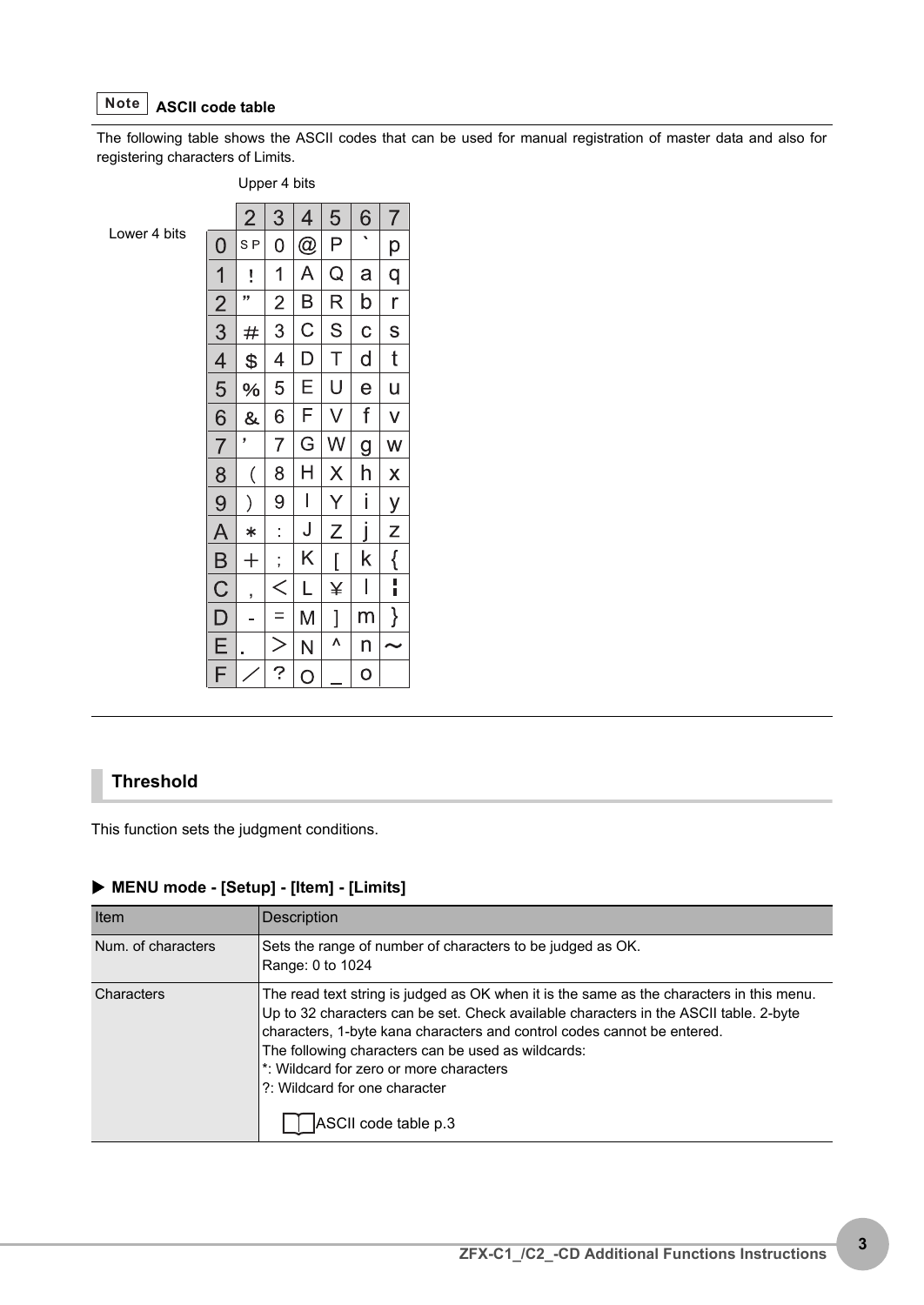# **Image adjustment (if necessary)**

The following items can be changed and set to the image of the measurement target.

| Item             | Description                                                                  |
|------------------|------------------------------------------------------------------------------|
| Select Camera    | For details, refer to Chapter 3 "Image Adjustment" of the ZFX User's Manual. |
| Color filter     |                                                                              |
| Filtering        |                                                                              |
| <b>BGS level</b> |                                                                              |

## X **MENU mode - [Setup] - [Item] - [Img Adj]**

# **Operation mode details (if necessary)**

Set items below as required.

#### X **MENU mode - [Setup] - [Item] - [Detail] - [Function condition]**

| Setup Item           | <b>Setting Value</b>                                    | Description                                                                                                                                                                                                    |  |
|----------------------|---------------------------------------------------------|----------------------------------------------------------------------------------------------------------------------------------------------------------------------------------------------------------------|--|
| Verification func.   | OFF (default value)                                     | When set to ON, verification with the master data is executed.                                                                                                                                                 |  |
|                      | ON                                                      |                                                                                                                                                                                                                |  |
| Verified master data | All master data (default<br>value)                      | Selects the model to be used for verification.                                                                                                                                                                 |  |
|                      | Master data 0 to 31                                     |                                                                                                                                                                                                                |  |
| Partial verification | OFF (default value)                                     | The number of digits in the read results to be verified with the                                                                                                                                               |  |
|                      | ON                                                      | master data can be limited. When [Partial verification] is set to<br>ON, set the first and last compared digit positions. Up to 32                                                                             |  |
| Compared digit       | 1 to 1024 (default value<br>first digit:1 last digit:1) | characters can be set as the number of digits.<br>Example: First compared digit 2, last compared digit 6<br>O M R O N 2 0 0 8<br>2nd digit 6th digit<br>The text string used for verification becomes "MRON2". |  |
| Output characters    | OFF (default value)                                     | Sets whether or not to output the read results on the serial                                                                                                                                                   |  |
|                      | ON                                                      | interface.                                                                                                                                                                                                     |  |
| Error string         | Max. 20 digits (default<br>value: NG)                   | Sets the text string to be output when a read error occurs.<br>ASCII code table p.3                                                                                                                            |  |
| Partial output       | OFF (default value)                                     | Sets whether or not to specify a range in the read data to output                                                                                                                                              |  |
|                      | ON                                                      | from when [Output characters] is set to ON.                                                                                                                                                                    |  |
| Output digit         | 1 to 1024 (default value<br>first digit:1 last digit:1) | Sets the first and last digit positions to output. If the read text<br>string contains non-targeted digits, the error string is output.                                                                        |  |
| Measurement control  | OFF                                                     | Sets whether or not to control the next measurement item to be                                                                                                                                                 |  |
|                      | ON (default value)                                      | executed based on the verification results.                                                                                                                                                                    |  |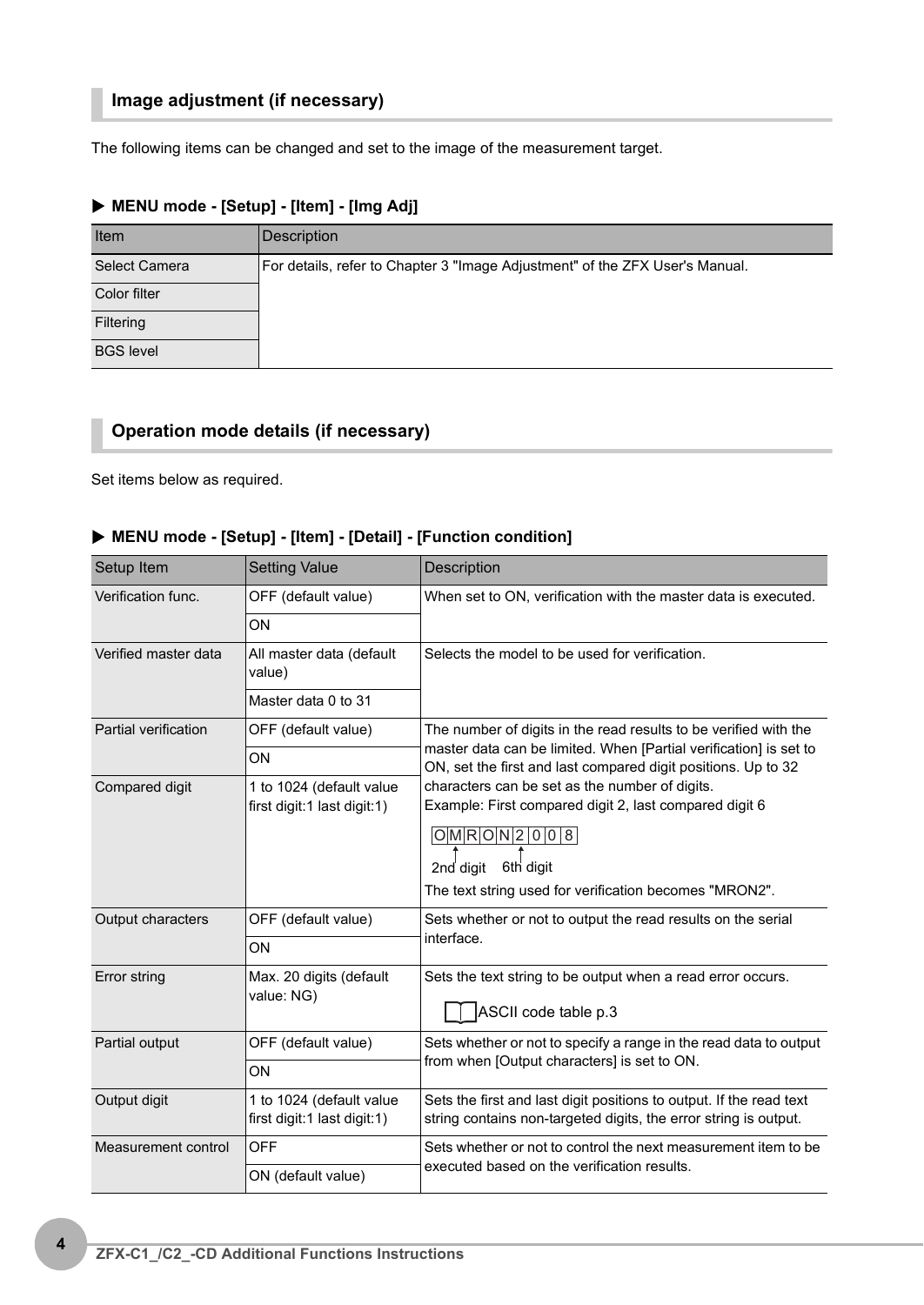#### <span id="page-4-1"></span>**Output function of the read results Note**

#### •The output order

The read results can be output on the serial interface. When the calculation results are output at the same time, the calculation results are output first, followed by the read results (text string).

#### •Code conversion

The following character codes need to be converted for output. The texts after conversion are output.

|       | Character code   Before conversion   After conversion |        |
|-------|-------------------------------------------------------|--------|
| Comma | &h2c                                                  | &h8540 |
| Tab   | &h09                                                  | &h8541 |
| Space | &h20                                                  | &h8542 |
| CR.   | &h0D                                                  | &h8543 |
|       | &h0A                                                  | &h8544 |

Example: Output of read results together with two expressions

 Read result: ABC [Expression] - [Data0]: 123 [Expression] - [Data1]: 456

 The output order is as follows: 123,456 (delimiter) ABC (delimiter)

#### <span id="page-4-0"></span>**Measurement control function Note**

This function enables control of the next measurement item to be executed based on the verification results with the master data. The overall judgment result does not reflect the measurement items that are not executed. Example: Measurement of product A and product B are branched according to the verification results.



Registering master data, First meas. Item No., Last meas. Item No. [p.2](#page-1-0)

#### **Decode condition detailed settings**

Be Sure to set the detailed conditions for the barcode type. Set other items as required. By AUTO setting, Code type, Direction(Pharma) are set automatically.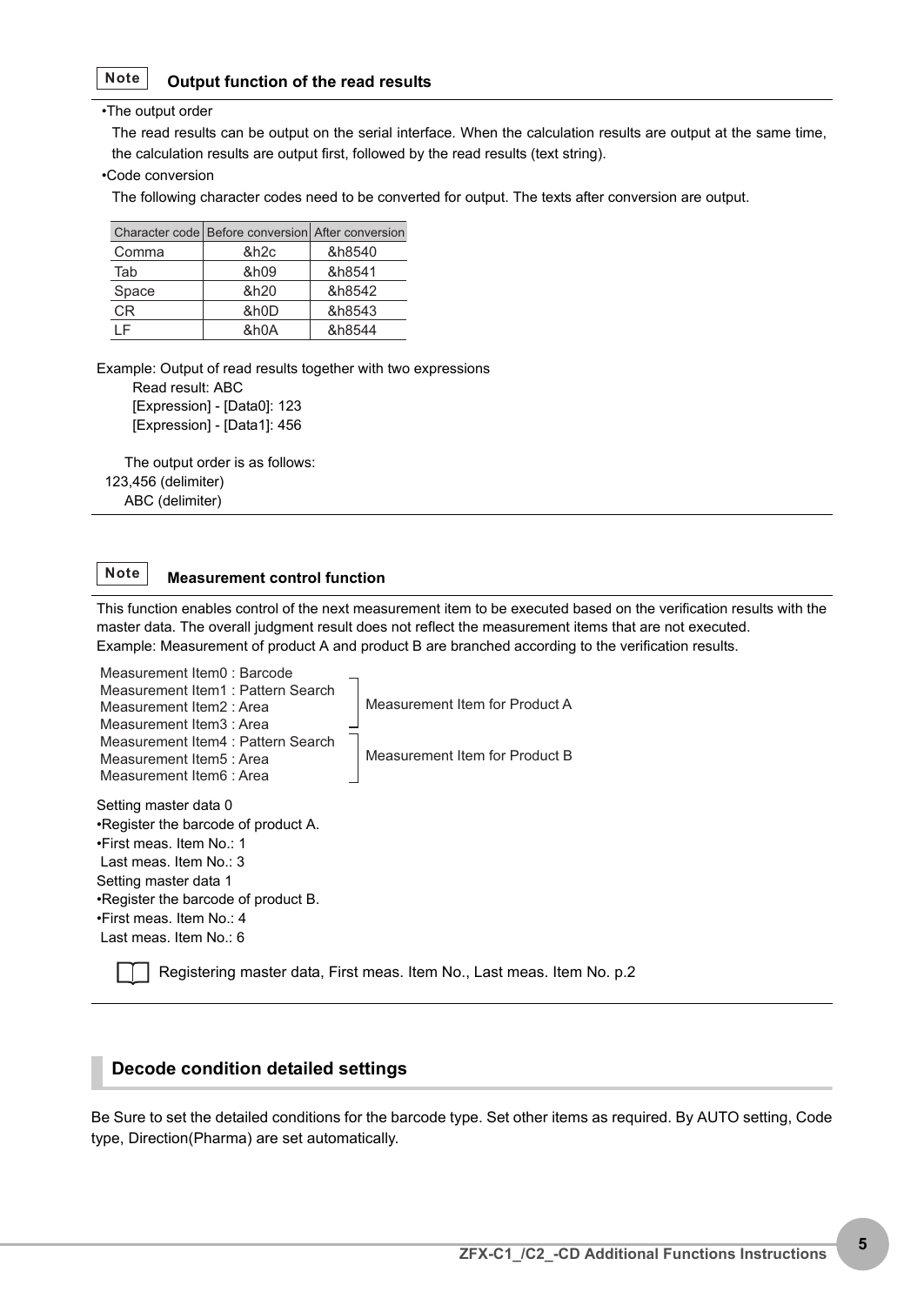<span id="page-5-0"></span>

| Setup Item          | <b>Setting Value</b>                  | <b>Description</b>                                                                                                                                                      |  |
|---------------------|---------------------------------------|-------------------------------------------------------------------------------------------------------------------------------------------------------------------------|--|
| Code type           | JAN/EAN/UPC (default<br>value)        | Selects the type of barcode to be read.                                                                                                                                 |  |
|                     | Code39                                |                                                                                                                                                                         |  |
|                     | Codebar(NW-7)                         |                                                                                                                                                                         |  |
|                     | <b>ITF</b>                            |                                                                                                                                                                         |  |
|                     | Code 93                               |                                                                                                                                                                         |  |
|                     | Code128, GS1-128                      |                                                                                                                                                                         |  |
|                     | <b>GS1 DataBar</b>                    |                                                                                                                                                                         |  |
|                     | Pharmacode                            |                                                                                                                                                                         |  |
| Timeout             | 1 to 9999 ms (default<br>value: 9999) | Sets the timeout time in read processing. A read error occurs if<br>measurement does not end after the preset timeout time is<br>exceeded.                              |  |
| Check digit         | <b>OFF</b>                            | Selects whether or not to insert a check digit. This item is                                                                                                            |  |
|                     | ON (default value)                    | enabled only when the following barcode types are selected:<br>Codebar, Code39, ITF (Interleaved 2 of 5). When the other<br>codes are selected, this item is set to ON. |  |
| Composite component | OFF (default value)                   | Sets whether or not to support composite codes.                                                                                                                         |  |
|                     | ON                                    | This item is enabled only when the following barcode types are<br>selected:<br>Code128/GS1-128, GS1-DataBar                                                             |  |
| Direction (Pharma)  | Horizontal mode (default<br>value)    | Selects the reading direction. This item is enabled only when<br>Pharmacode is selected as the barcode type.                                                            |  |
|                     | Vertical mode                         |                                                                                                                                                                         |  |
| Reverse (Pharma)    | OFF (default value)                   | Sets whether or not to use the reverse mode. This item is                                                                                                               |  |
|                     | ON                                    | enabled only when Pharmacode is selected as the barcode<br>type.                                                                                                        |  |

## X **MENU mode - [Setup] - [Item] - [Detail]- [Decode condition]**

# <span id="page-5-2"></span><span id="page-5-1"></span>**Possible output results**

The following values can be output when expressions are set.

| Item                   | Description                                                                                                                                                                                                                                                                                                                                                                                        |
|------------------------|----------------------------------------------------------------------------------------------------------------------------------------------------------------------------------------------------------------------------------------------------------------------------------------------------------------------------------------------------------------------------------------------------|
| Judgment result (JG)   | The judgment result is output. (0: OK, -1: NG, -2: not measured)                                                                                                                                                                                                                                                                                                                                   |
| Index $(IN)$           | Outputs the verification results (master model No.). (-2: verification results OFF or read<br>error, -1: verification results NG, 0 to 31: model No.)                                                                                                                                                                                                                                              |
| Num. of characters (N) | Outputs the read number of characters. (0 to 1024)                                                                                                                                                                                                                                                                                                                                                 |
| Characters             | Outputs the read text string.<br>Only codes that can be registered manually and 2-byte characters can be displayed as<br>text string in the result display screen. Other character codes (including control codes)<br>that are read are displayed as spaces. The read string is displayed up to 32 characters.<br>When more than 32 characters are read, "" is displayed at the end of the string. |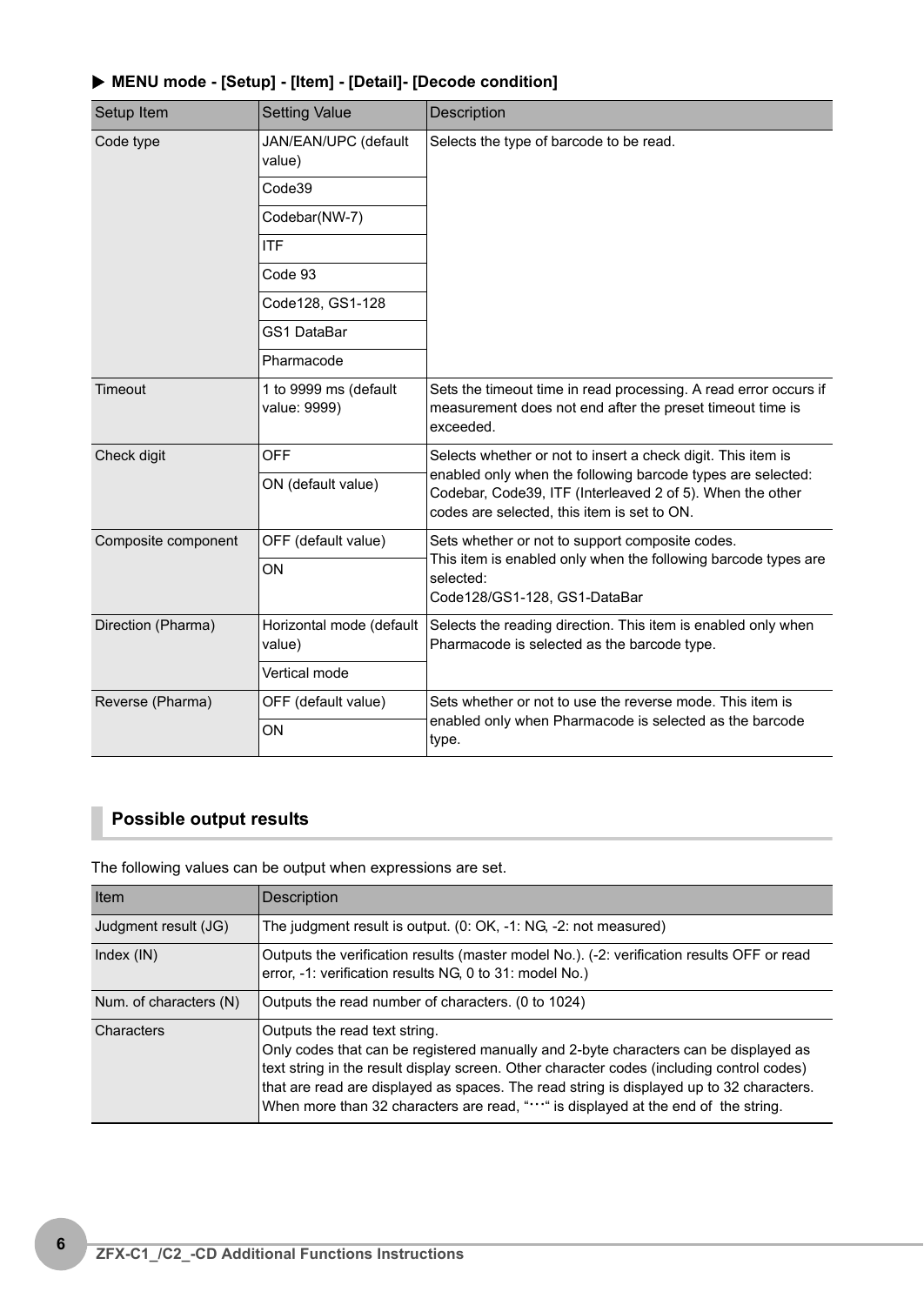# **2D Codes**

This function reads and verifies 2D codes. Read results and verification results can also be output. Measurement items to be executed from this measurement item onwards can also be specified according to the verification results. This allows you to specify a measurement flow matched to the code type. Eight 2D Code types can be read.

Data Matrix(EC200), QR Code, MicroQR Code, PDF417, MicroPDF417, Maxi Code, AZtec Code, Codablock

Draw the measurement region, then execute AUTO setting. The code type and some of the decode conditions are automatically set.



#### **Setup Measurement**

One 2D barcode is read in a single measurement region. When the measurement region contains multiple 2D codes, the result of the first 2D code to be read is output.



#### **Important**

Reading will end in error if the 2D Code type is incorrectly set. Set the code type before starting reading. When AUTO setting is executed, the captured 2D barcode is read, and the following items can be set:

- •Code type [p.11](#page-10-0)
- •Mirror [p.11](#page-10-1)
- •Code color (for Data Matrix and PDF417 only) [p.11](#page-10-2)
- •Shape (for Data Matrix only) [p.11](#page-10-3)

#### **Region settings**

This function sets the measurement region.

#### X **MENU mode - [Setup] - [Item] - [Region]**

| Item               | Description                     |
|--------------------|---------------------------------|
| Measurement region | Sets the region to be measured. |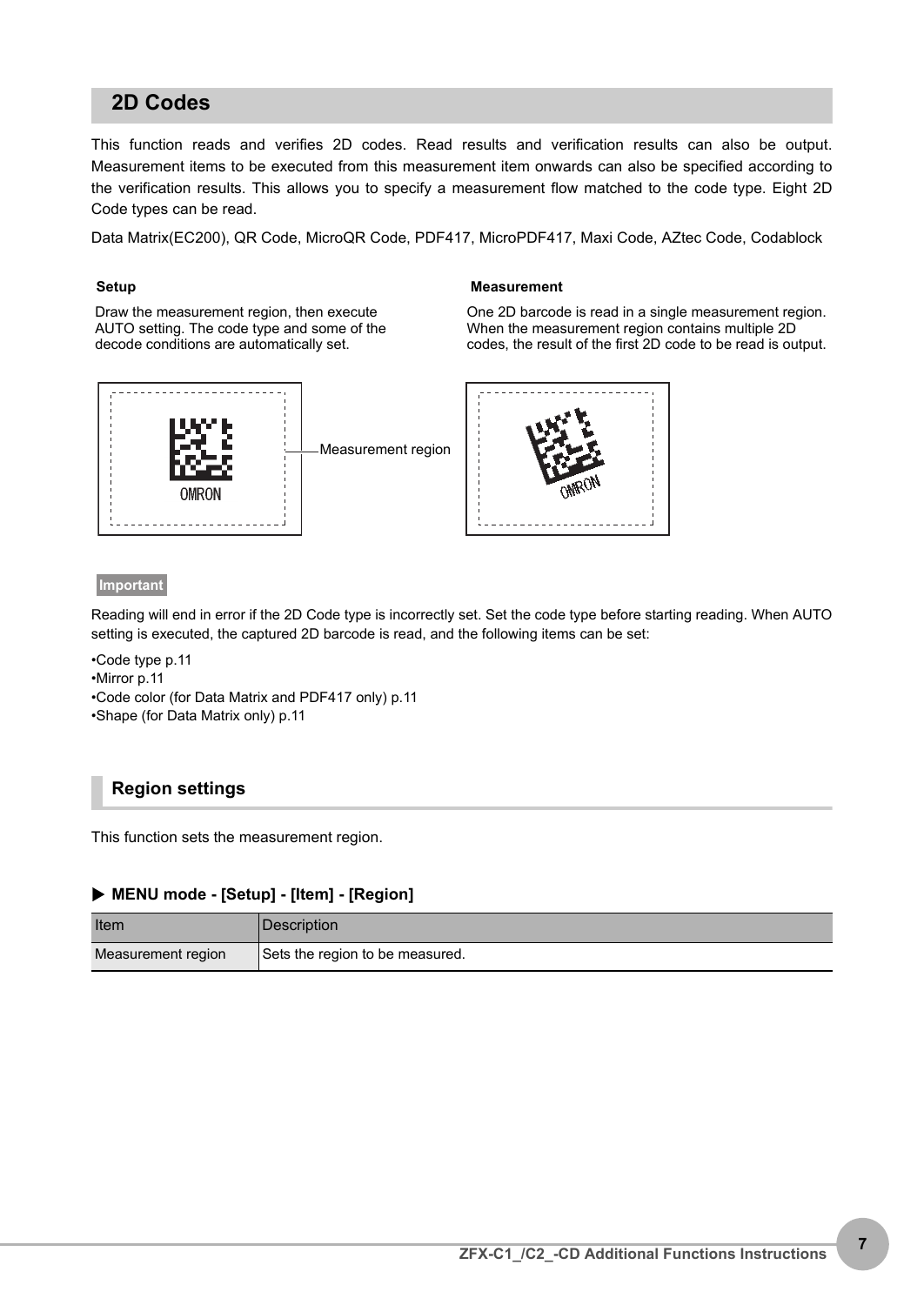#### **Registering the master data for verification**

Master data are used for verification. After reading process, the read text string can be verified against the preregistered master data. 32 sets of master data can be registered as text string. Also, processing to be executed from this measurement item onwards can also be branched according to the verification results when measurement control function is ON.

| Item                 | <b>Description</b>                                                                                                                                                                                                                                                                                                                                                                                                                                                                                                                                                                                                                                                                                                                                                                    |
|----------------------|---------------------------------------------------------------------------------------------------------------------------------------------------------------------------------------------------------------------------------------------------------------------------------------------------------------------------------------------------------------------------------------------------------------------------------------------------------------------------------------------------------------------------------------------------------------------------------------------------------------------------------------------------------------------------------------------------------------------------------------------------------------------------------------|
| Masterdata           | There are two modes for registering master data, auto setting and manual setting.<br>Auto setting:<br>The actual code is used to register the master data. When the [AUTO] button is pressed,<br>the code is read and the result is registered as the master data. Text string up to 32<br>characters long are registered. Control codes also can be registered.<br>Manual setting:<br>Text string up to 32 characters long can be registered as master data via the software<br>keyboard. 2-byte characters, 1-byte kana characters and control codes cannot be<br>entered. Check available characters in the ASCII table.<br>The following characters can be used as wildcards:<br>*: Wildcard for zero or more characters<br>?: Wildcard for one character<br>ASCII code table p.3 |
| Rename               | This is the text string displayed as the verification result on the result display screen.                                                                                                                                                                                                                                                                                                                                                                                                                                                                                                                                                                                                                                                                                            |
| First meas. Item No. | This is the Start No. of measurement items to be executed, when the measurement<br>control is set to ON and the read text string match the master data.                                                                                                                                                                                                                                                                                                                                                                                                                                                                                                                                                                                                                               |
| Last meas. Item No.  | This is the End No. of measurement items to be executed, when the measurement control<br>is set to ON and the read text string match the master data.                                                                                                                                                                                                                                                                                                                                                                                                                                                                                                                                                                                                                                 |

#### X **MENU mode - [Setup] - [Item] - [Master data]**

Measurement control [p.5](#page-4-0)

#### **Important**

When the manual registration screen is displayed after execution of AUTO setting, unavailable characters in manual registration (control codes, 2-byte characters, 1-byte kana characters, etc.) are displayed as "?".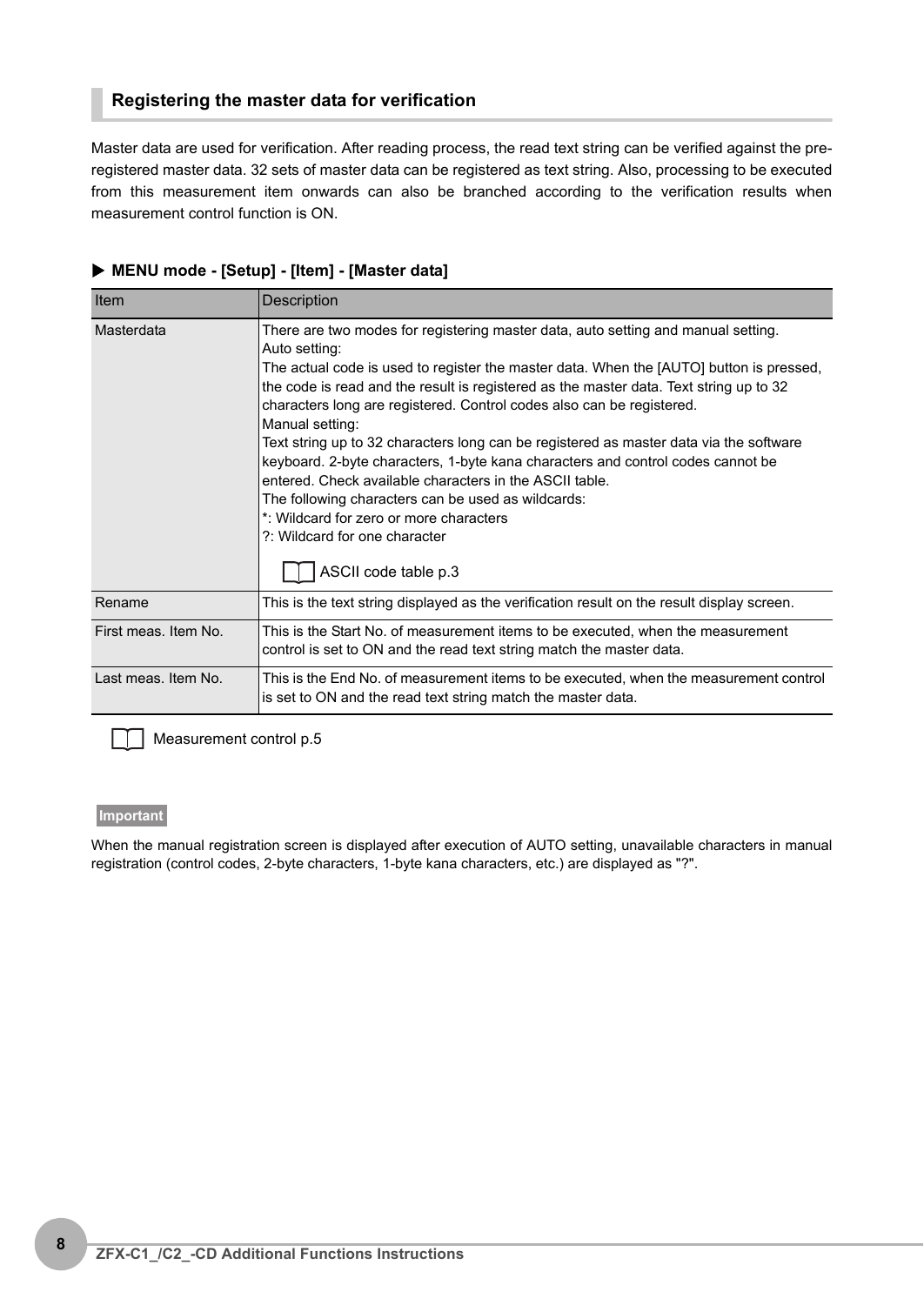This function sets the judgment conditions.

| Item               | <b>Description</b>                                                                                                                                                                                                                                                                                                                                                                                                     |
|--------------------|------------------------------------------------------------------------------------------------------------------------------------------------------------------------------------------------------------------------------------------------------------------------------------------------------------------------------------------------------------------------------------------------------------------------|
| Num. of characters | Sets the range of number of characters to be judged as OK.<br>Range: 0 to 1024                                                                                                                                                                                                                                                                                                                                         |
| Characters         | The read text string is judged as OK when it is the same as the characters in this menu.<br>Up to 32 characters can be set. Check available characters in the ASCII table. 2-byte<br>characters, 1-byte kana characters and control codes cannot be entered.<br>The following characters can be used as wildcards:<br>*: Wildcard for zero or more characters<br>?: Wildcard for one character<br>ASCII code table p.3 |

# X **MENU mode - [Setup] - [Item] - [Limits]**

# **Image adjustment (if necessary)**

The following items can be changed and set to the image of the measurement target.

#### X **MENU mode - [Setup] - [Item] - [Img Adj]**

| Item                 | Description                                                                  |
|----------------------|------------------------------------------------------------------------------|
| <b>Select Camera</b> | For details, refer to Chapter 3 "Image Adjustment" of the ZFX User's Manual. |
| Color filter         |                                                                              |
| Filtering            |                                                                              |
| <b>BGS level</b>     |                                                                              |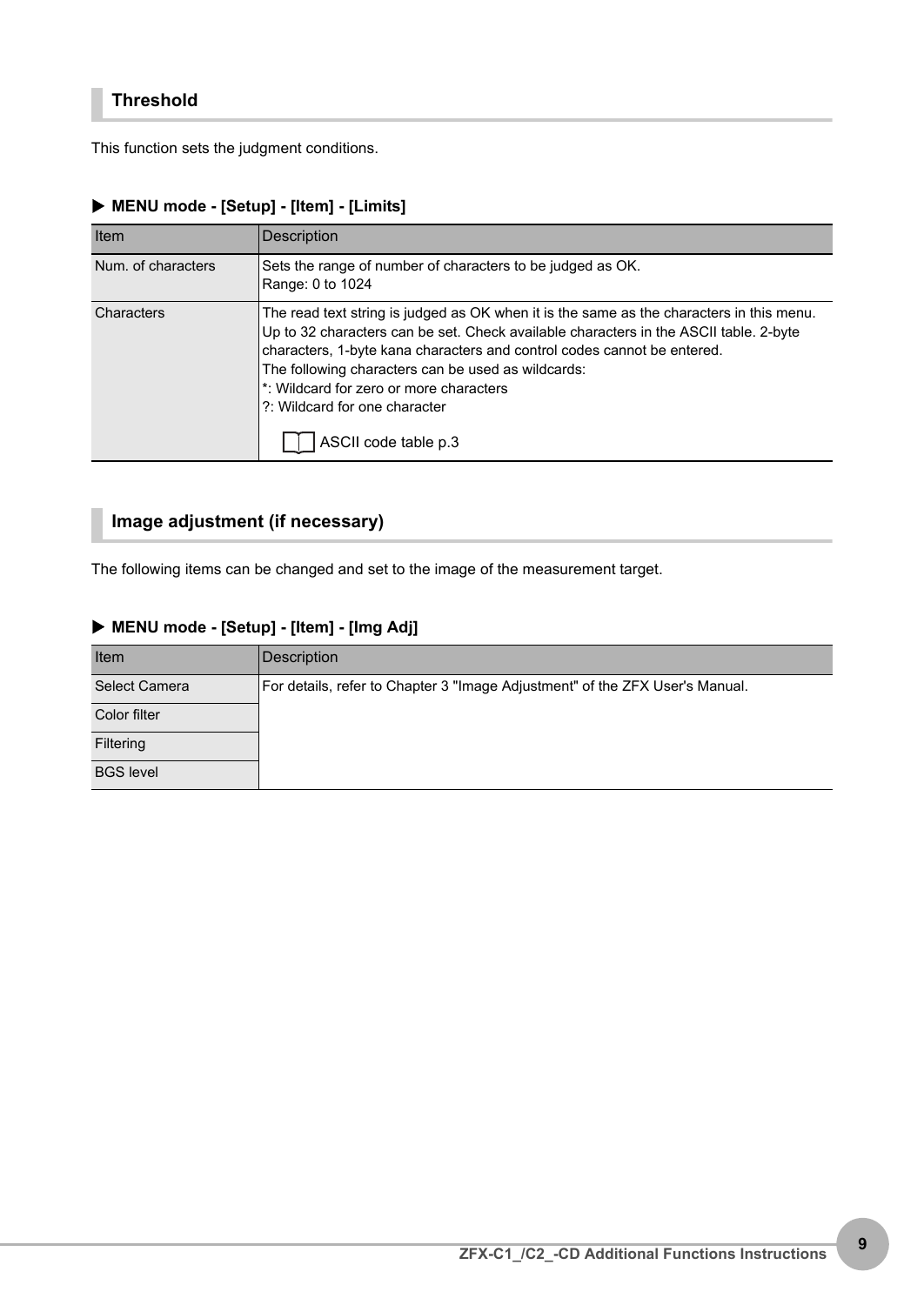Set items below as required.

| Setup Item           | <b>Setting Value</b>                                    | <b>Description</b>                                                                                                                                                                                             |
|----------------------|---------------------------------------------------------|----------------------------------------------------------------------------------------------------------------------------------------------------------------------------------------------------------------|
| Verification func.   | OFF (default value)                                     | When set to ON, verification with the master data is executed.                                                                                                                                                 |
|                      | ON                                                      |                                                                                                                                                                                                                |
| Verified master data | All master data (default<br>value)                      | Selects the model to be used for verification.                                                                                                                                                                 |
|                      | Master data 0 to 31                                     |                                                                                                                                                                                                                |
| Partial verification | OFF (default value)                                     | The number of digits in the read results to be verified with the                                                                                                                                               |
|                      | ON                                                      | master data can be limited. When [Partial verification] is set to<br>ON, set the first and last compared digit positions. Up to 32                                                                             |
| Compared digit       | 1 to 1024 (default value first<br>digit:1 last digit:1) | characters can be set as the number of digits.<br>Example: First compared digit 2, last compared digit 6<br>O M R O N 2 0 0 8<br>2nd digit 6th digit<br>The text string used for verification becomes "MRON2". |
| Output characters    | OFF (default value)                                     | Sets whether or not to output the read results on the serial                                                                                                                                                   |
|                      | ON                                                      | interface.                                                                                                                                                                                                     |
| Error string         | Max. 20 digits (default<br>value: NG)                   | Sets the text string to be output when a read error occurs.<br>ASCII code table p.3                                                                                                                            |
| Partial output       | OFF (default value)                                     | Sets whether or not to specify a range in the read data to output                                                                                                                                              |
|                      | ON                                                      | from when [Output characters] is set to ON.                                                                                                                                                                    |
| Output digit         | 1 to 1024 (default value<br>first digit:1 last digit:1) | Sets the first and last digit positions to output. If the read text<br>string contains non-targeted digits, the error string is output.                                                                        |
| Measurement control  | OFF (default value)                                     | Sets whether or not to control the next measurement item to be                                                                                                                                                 |
|                      | ON                                                      | executed based on the verification results.                                                                                                                                                                    |

## X **MENU mode - [Setup] - [Item] - [Detail] - [Function condition]**

 $\Box$  Output function of the read results [p.5](#page-4-1) •Measurement control function [p.5](#page-4-0)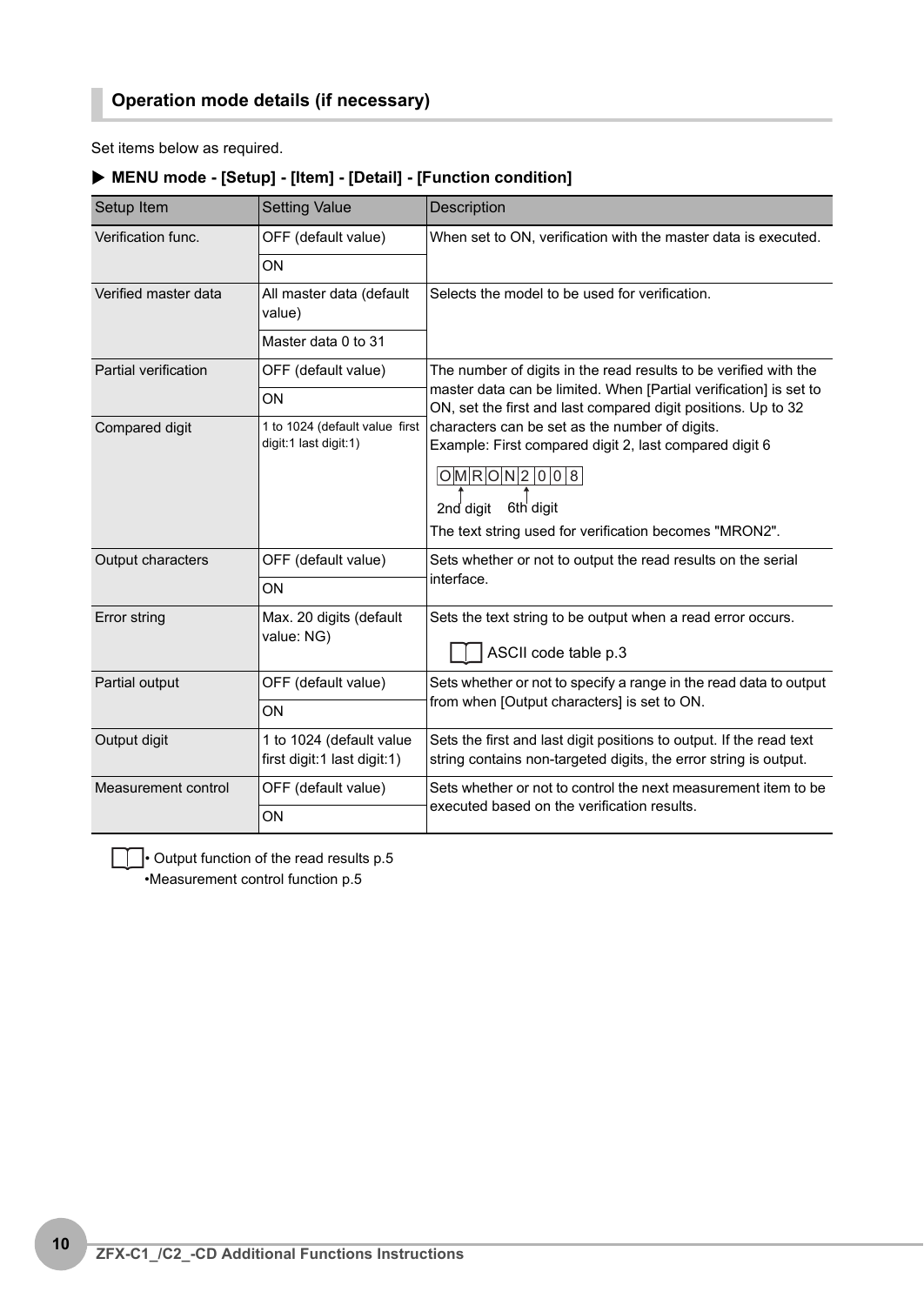# **Decode condition detailed settings**

Be Sure to set the detailed conditions for the code type. Set other items as required. By AUTO setting, Code type, Mirror, Code color, Shape (Data Matrix) are set automatically.

<span id="page-10-0"></span>

| Setup Item          | <b>Setting Value</b>                  | <b>Description</b>                                                                                                                         |  |  |  |  |  |
|---------------------|---------------------------------------|--------------------------------------------------------------------------------------------------------------------------------------------|--|--|--|--|--|
| Code type           | Data Matrix (EC200)                   | Selects the type of 2D Code to be read.                                                                                                    |  |  |  |  |  |
|                     | QR Code                               |                                                                                                                                            |  |  |  |  |  |
|                     | MicroOR Code                          |                                                                                                                                            |  |  |  |  |  |
|                     | <b>PDF417</b>                         |                                                                                                                                            |  |  |  |  |  |
|                     | MicroPDF417                           |                                                                                                                                            |  |  |  |  |  |
|                     | Maxi Code                             |                                                                                                                                            |  |  |  |  |  |
|                     | <b>AZtec Code</b>                     |                                                                                                                                            |  |  |  |  |  |
|                     | Codablock                             |                                                                                                                                            |  |  |  |  |  |
| Timeout             | 1 to 9999 ms<br>(default value: 9999) | Sets the timeout time in read processing. A read error occurs if<br>measurement does not end after the preset timeout time is<br>exceeded. |  |  |  |  |  |
| Mirror              | Normal (default value)                | Sets normal or reverse as the image orientation.                                                                                           |  |  |  |  |  |
|                     | Reverse                               |                                                                                                                                            |  |  |  |  |  |
| Code color          | <b>Black</b>                          | Specifies the code color.                                                                                                                  |  |  |  |  |  |
|                     | White                                 | This item is enabled only when the following barcode types are<br>selected:                                                                |  |  |  |  |  |
|                     | Black & White (default<br>value)      | Data Matrix, PDF417                                                                                                                        |  |  |  |  |  |
| Shape (Data Matrix) | Square (default value)                | Specifies the code shape.                                                                                                                  |  |  |  |  |  |
|                     | Square & Rectangle                    | This item is enabled only when the following barcode types are<br>selected:<br>Data Matrix                                                 |  |  |  |  |  |

#### X **MENU mode - [Setup] - [Item] - [Detail]- [Decode condition]**

## <span id="page-10-3"></span><span id="page-10-2"></span><span id="page-10-1"></span>**Possible output results**

The following values can be output when expressions are set.

| Item                   | Description                                                                                                                                                                                                                                                                                                                                                                                        |
|------------------------|----------------------------------------------------------------------------------------------------------------------------------------------------------------------------------------------------------------------------------------------------------------------------------------------------------------------------------------------------------------------------------------------------|
| Judgment result (JG)   | The judgment result is output. $(0: OK, -1: NG, -2: not measured)$                                                                                                                                                                                                                                                                                                                                 |
| Index $(IN)$           | Outputs the verification results (master model No.). (-2: verification results OFF or read<br>error, -1: verification results NG, 0 to 31: model No.)                                                                                                                                                                                                                                              |
| Num. of characters (N) | Outputs the read number of characters. (0 to 1024)                                                                                                                                                                                                                                                                                                                                                 |
| Characters             | Outputs the read text string.<br>Only codes that can be registered manually and 2-byte characters can be displayed as<br>text string in the result display screen. Other character codes (including control codes)<br>that are read are displayed as spaces. The read string is displayed up to 32 characters.<br>When more than 32 characters are read, "" is displayed at the end of the string. |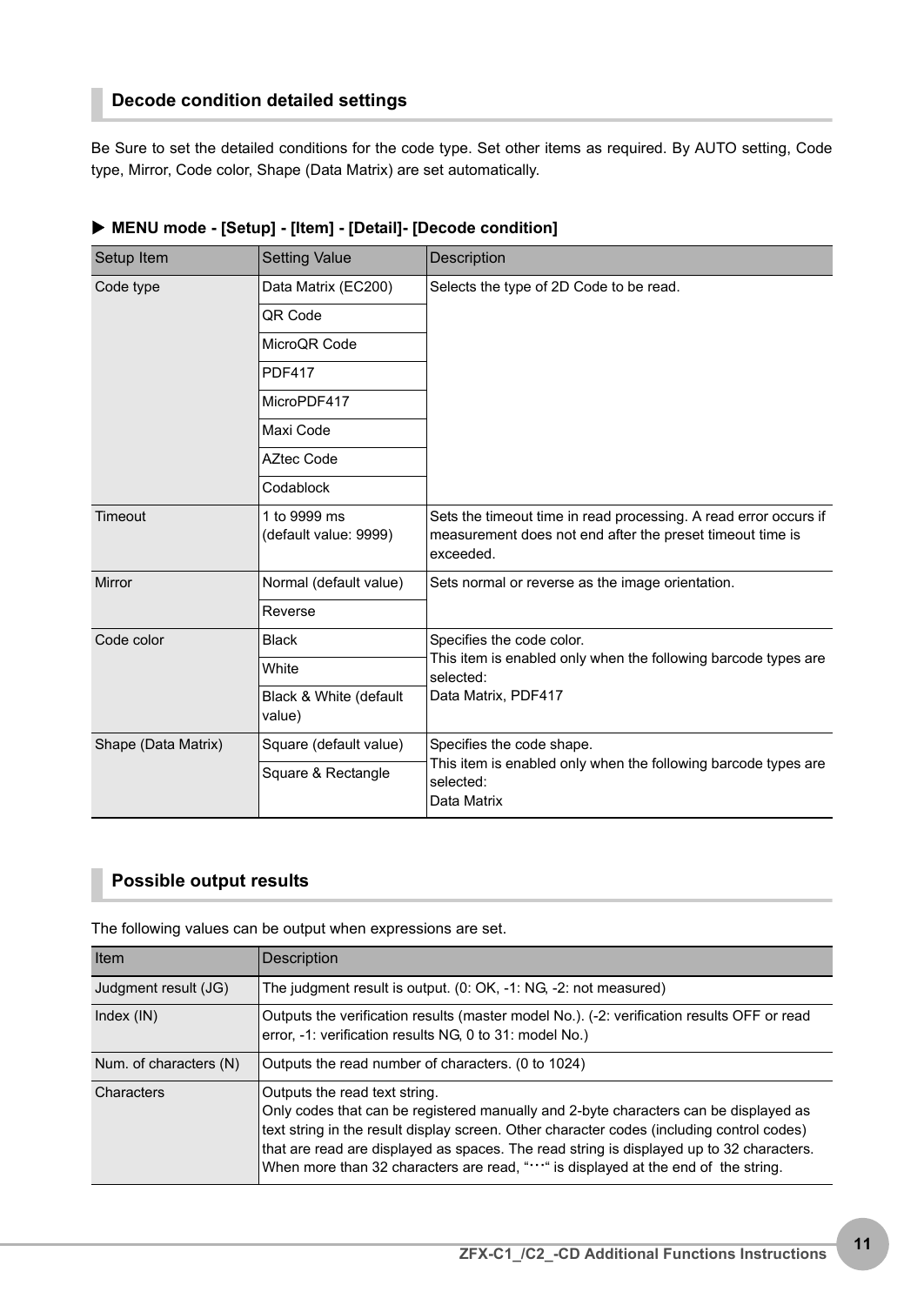# **Size Inspection**

# **Multi Colors**

This function measures the areas of up to four colors simultaneously, which enables to measure the difference of color pattern. Each of the area values and differences with reference values can be output.

#### **Important**

This function cannot be used when a monochrome camera is connected.

#### Setup **Measurement**

Measurement region and up to four reference colors can be registered.





The area of each color is measured, and if even one of the

#### **Image adjustment**

This function picks up the color to be measured.

#### X **MENU mode - [Setup] - [Item] - [Img Adj]**

| Item          | Description                                                                  |
|---------------|------------------------------------------------------------------------------|
| Select Camera | For details, refer to Chapter 3 "Image Adjustment" of the ZFX User's Manual. |
| Color pickup  |                                                                              |

#### **Region settings**

This function sets the measurement region.

#### X **MENU mode - [Setup] - [Item] - [Region]**

| Item                   | Description                                                                                                                                                                                                                                                                                               |
|------------------------|-----------------------------------------------------------------------------------------------------------------------------------------------------------------------------------------------------------------------------------------------------------------------------------------------------------|
| Measurement region     | Sets the region to be measured.                                                                                                                                                                                                                                                                           |
| Reference registration | When the measurement region is set, measurement is executed on the display image,<br>and the result of execution is registered as the reference value. To re-register only<br>reference values, you can use this function to re-register only reference values based on<br>the image currently on screen. |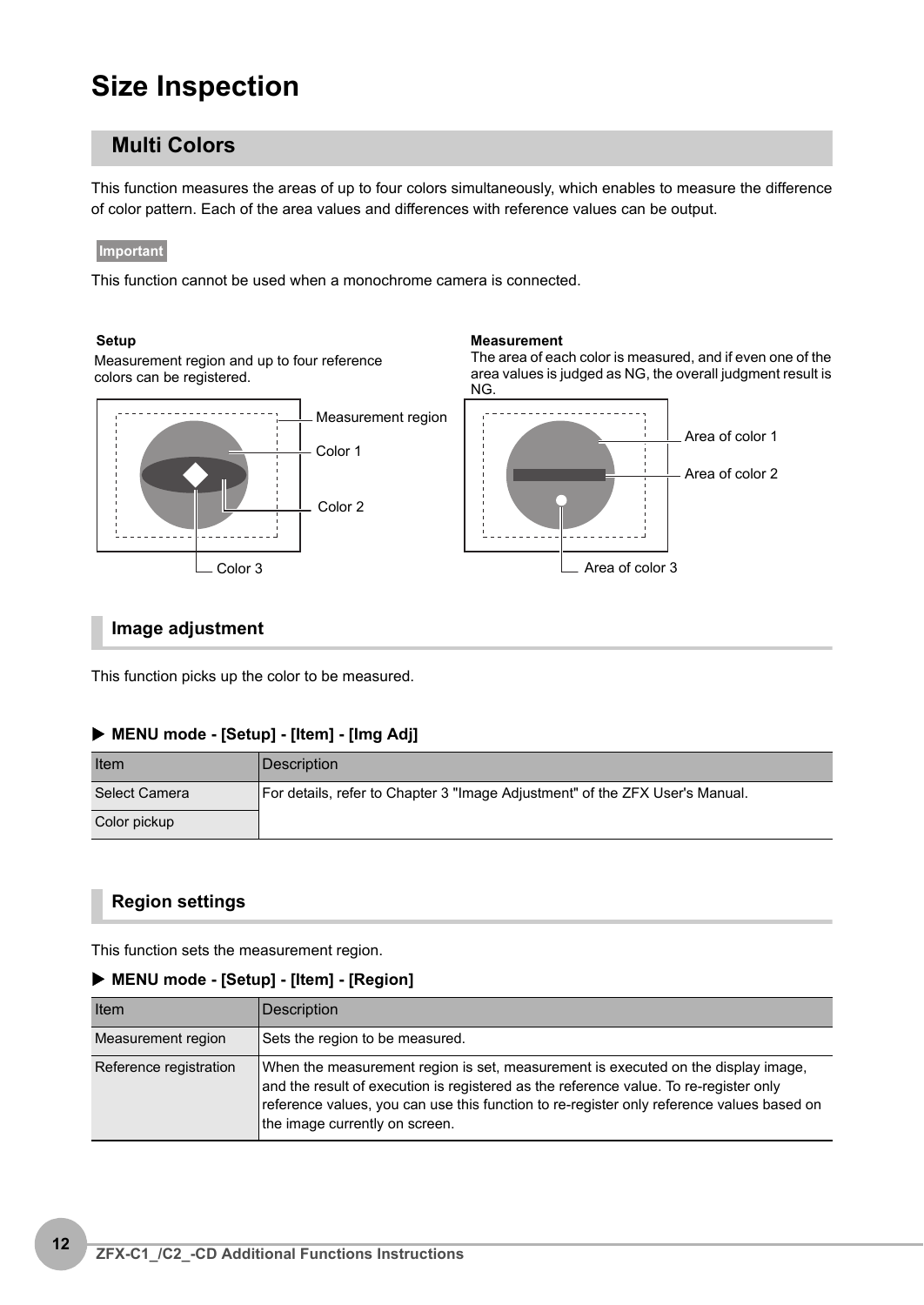This function sets the judgment conditions.

#### X **MENU mode - [Setup] - [Item] - [Limits]**

| Setup Item  | <i><b>Description</b></i>                                                                                                           |
|-------------|-------------------------------------------------------------------------------------------------------------------------------------|
| Area 1 to 4 | Sets the range of the area to be judged as OK.<br>Range: 0 to 9999999.999 (When calibration is OFF, the range becomes 0 to 307200.) |

## **Detailed settings (if necessary)**

Adjust the detailed conditions, if necessary.

#### X **MENU mode - [Setup] - [Item] - [Detail]**

| Setup Item     | <b>Setting Value</b>      | Description                                                                                                                                                                                                                                                                                                                                                                                                                                                                                                                                                    |
|----------------|---------------------------|----------------------------------------------------------------------------------------------------------------------------------------------------------------------------------------------------------------------------------------------------------------------------------------------------------------------------------------------------------------------------------------------------------------------------------------------------------------------------------------------------------------------------------------------------------------|
| Fill profile   | OFF (default value)<br>ON | To measure the outer periphery of the measurement target, set<br>this item to [ON].<br>When this item is set to [ON], measurement is performed with<br>all of the area between the start point (colors outside of<br>measurement target $\rightarrow$ measurement target color) and the end<br>point (measurement target color $\rightarrow$ colors outside of<br>measurement target) inside the measurement region judged to<br>the measurement target color.<br>For details, refer to the "Area" detailed settings in Chapter 3 of<br>the ZFX User's Manual. |
| Calibration    | OFF (default value)       | Measurement results are output using the camera's coordinate values.                                                                                                                                                                                                                                                                                                                                                                                                                                                                                           |
|                | ON                        | Measurement results are output using the coordinate value<br>converted by the calibration function.                                                                                                                                                                                                                                                                                                                                                                                                                                                            |
| Auto THset +/- | 0 to 9999999.999          | When AUTO setting is executed, the value obtained by<br>incrementing/decrementing this value on the measured value is<br>set as the thresholds.                                                                                                                                                                                                                                                                                                                                                                                                                |
| Area judgment  | 0 to 9999999.999          | Sets the area value to be judged as the effective color. When<br>AUTO setting is executed, only up to four colors having an area<br>within these upper and lower limit values are automatically<br>registered.                                                                                                                                                                                                                                                                                                                                                 |

## **Possible output results**

The following values can be output when expressions are set.

| Item                          | Description                                                                                                      |
|-------------------------------|------------------------------------------------------------------------------------------------------------------|
| Judgment result (JG)          | The judgment result is output. (0: OK, -1: NG, -2: not measured)                                                 |
| Area 1 to 4 (AR1 to 4)        | The area of the measurement color is output. (0 to 9999999.999)                                                  |
| Ref. area 1 to 4 (SA1 to 4)   | The area when the measurement region is set is output. (0 to 9999999.999)                                        |
| Diff. area 1 to 4 (DA1 to 4)a | The area difference obtained by "measurement value - reference value" is output.<br>(9999999.999 to 9999999.999) |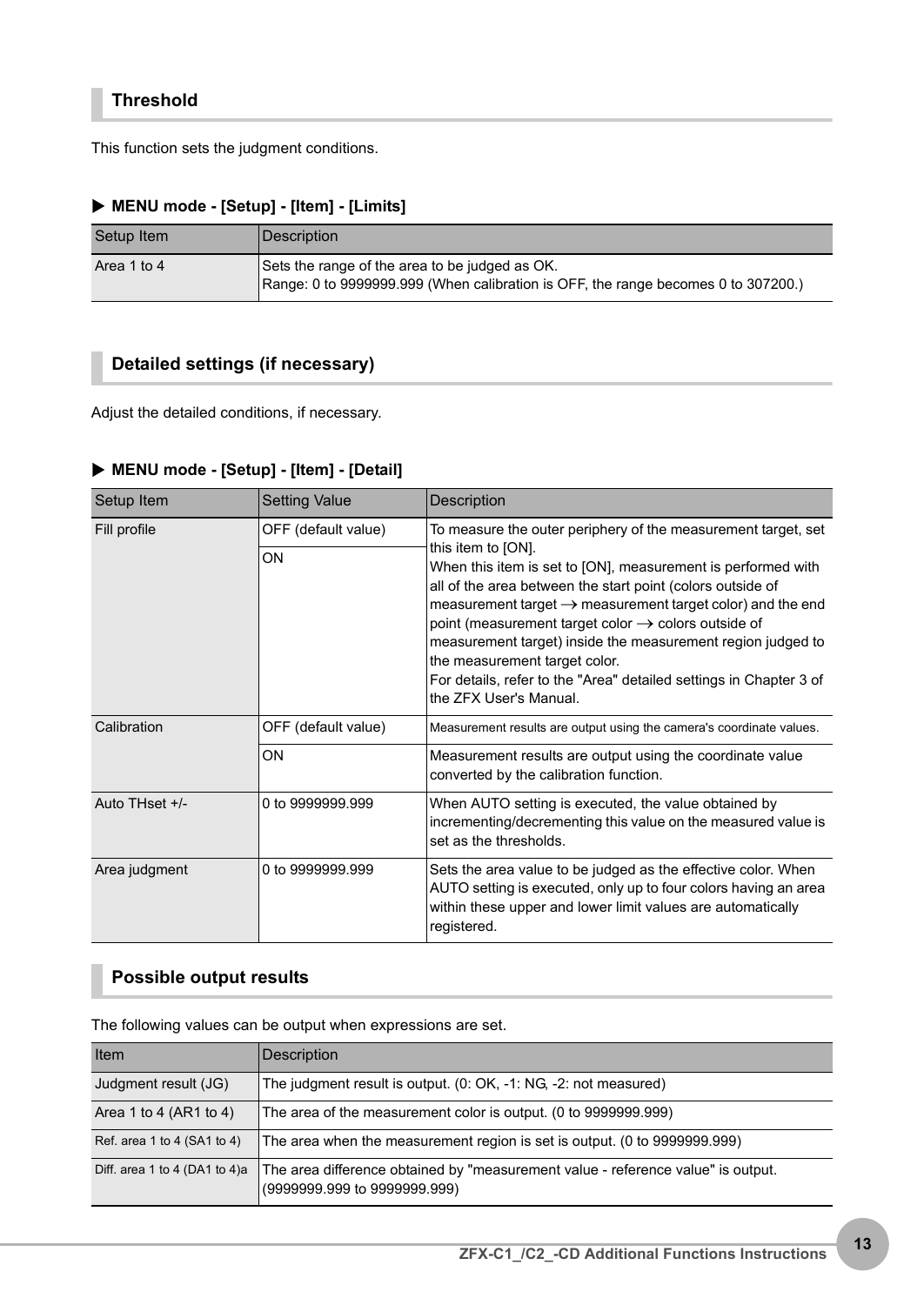# **Auto functions**

# **AUTO button (RUN mode)**

In the RUN mode, all measurement items can be batch-set automatically by pressing the [AUTO] button. AUTO setting content differs with each measurement item. For details, see "AUTO Setting" in Chapter 7 of the ZFX User's Manual.

#### X **MENU mode - [System] - [Operation] - [AUTO Button (RUN mode)]**

| Setup Item | Description                                                                                                    |
|------------|----------------------------------------------------------------------------------------------------------------|
| ON         | In the RUN mode, when the [AUTO] button is pressed, automatic setting of all<br>measurement items is executed. |
| <b>OFF</b> | In the RUN mode, the [AUTO] button does not function.                                                          |

# **Save With AUTO Button**

This function enables "AUTO setting" to be automatically saved after AUTO execution in RUN mode.

#### **Important**

All settings will be deleted if you turn the power OFF without saving the settings.

#### X **MENU mode - [System] - [Operation] - [Save With AUTO Button]**

| Setup Item | Description                                                                                                                                                                                                                    |
|------------|--------------------------------------------------------------------------------------------------------------------------------------------------------------------------------------------------------------------------------|
| ON         | Settings are saved immediately after AUTO Button in RUN mode is executed.<br>Settings are not deleted even if the power is turned OFF. Note, however, that<br>measurement is not possible while an AutoSave is being executed. |
| <b>OFF</b> | AutoSave is not performed after AUTO Button in RUN mode is executed.                                                                                                                                                           |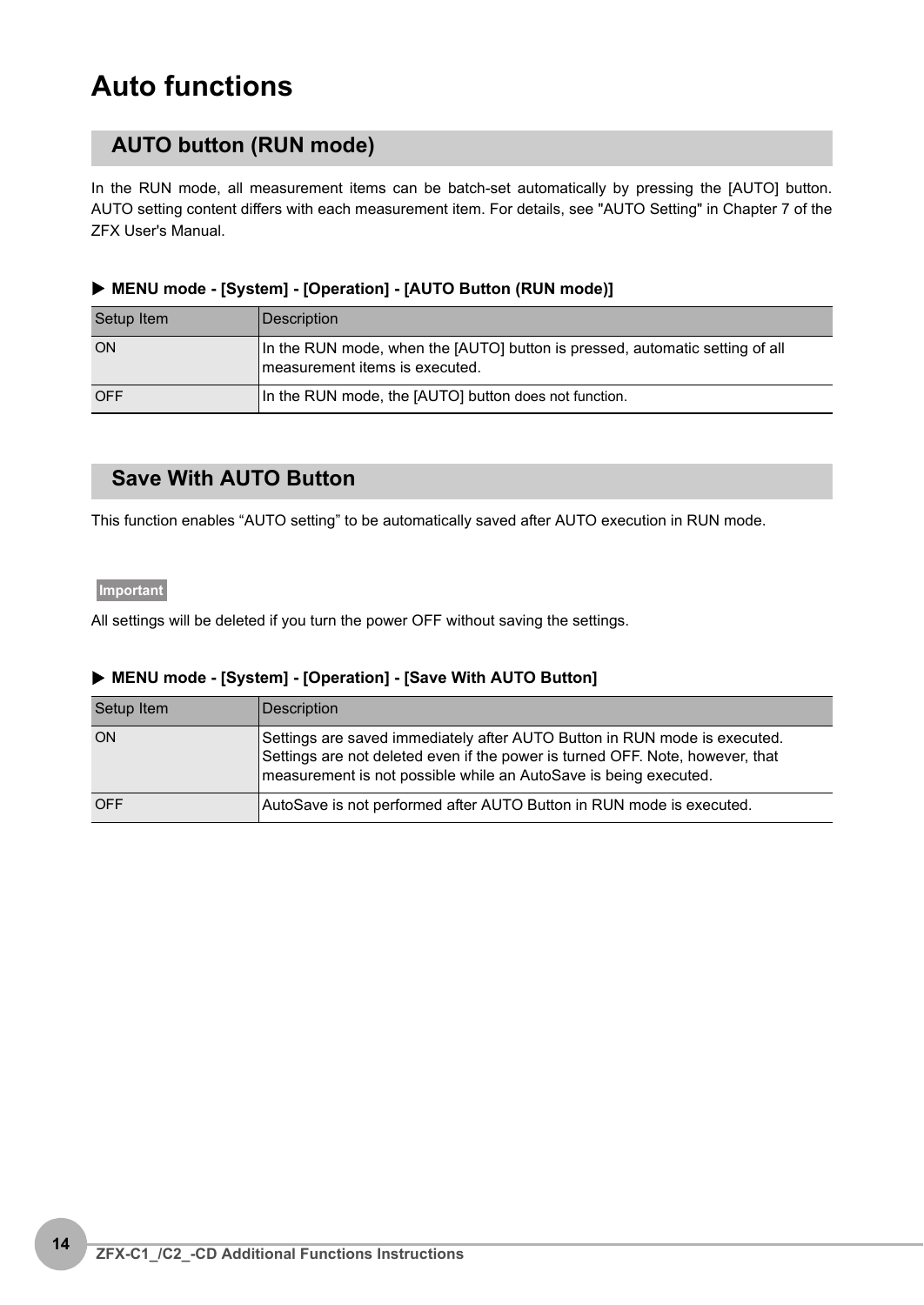# **Parallel Commands**

The following commands were added:

| Command      | Description                                          | <b>Command code</b> |                 |                 | Parameter (binary code) |         |         |     |     |
|--------------|------------------------------------------------------|---------------------|-----------------|-----------------|-------------------------|---------|---------|-----|-----|
|              |                                                      | D <sub>17</sub>     | D <sub>16</sub> | D <sub>15</sub> | DI4                     | $ D $ 3 | DI2     | DI1 | D 0 |
| AUTO setting | Automatically batch-sets all<br>I measurement items. |                     |                 |                 |                         |         | $\star$ |     |     |

**Note**

AUTO setting content differs with each measurement item. For details, see "AUTO Setting" in Chapter 7 of the ZFX User's Manual.

# **Serial Commands**

According to the addition of measurement items, MEASDATA command and MEASPARA command parameters were added.

# **MEASDATA command**

#### **Barcode, 2D Code**

| Data No.      | Parameter          | <b>Output Range</b>                                                                                                                |
|---------------|--------------------|------------------------------------------------------------------------------------------------------------------------------------|
| $\Omega$      | Judgment result    | 0:OK<br>$-1 : NG$<br>-2 : not measured                                                                                             |
| $\mathbf{1}$  | Index              | 0 to 31: Master data No. of verification<br>results<br>-2: Verification results OFF or read error<br>-1: Verification results NG   |
| $\mathcal{P}$ | Num. of characters | 0 to 1024                                                                                                                          |
| 3             | Characters         | Text string (0 to 1024 characters)<br>Character codes that cannot be displayed<br>(e.g. control codes) are displayed as<br>spaces. |

When text strings are output, the following control codes are converted before they are output.

When setting text strings, use the codes in the "After conversion" column.

| Text code | Before conversion | After conversion |
|-----------|-------------------|------------------|
| Comma     | &h <sub>2C</sub>  | &h8540           |
| Tab       | &h09              | &h8541           |
| Space     | &h20              | &h8542           |
| <b>CR</b> | &h0D              | &h8543           |
| LF        | &h0A              | &h8544           |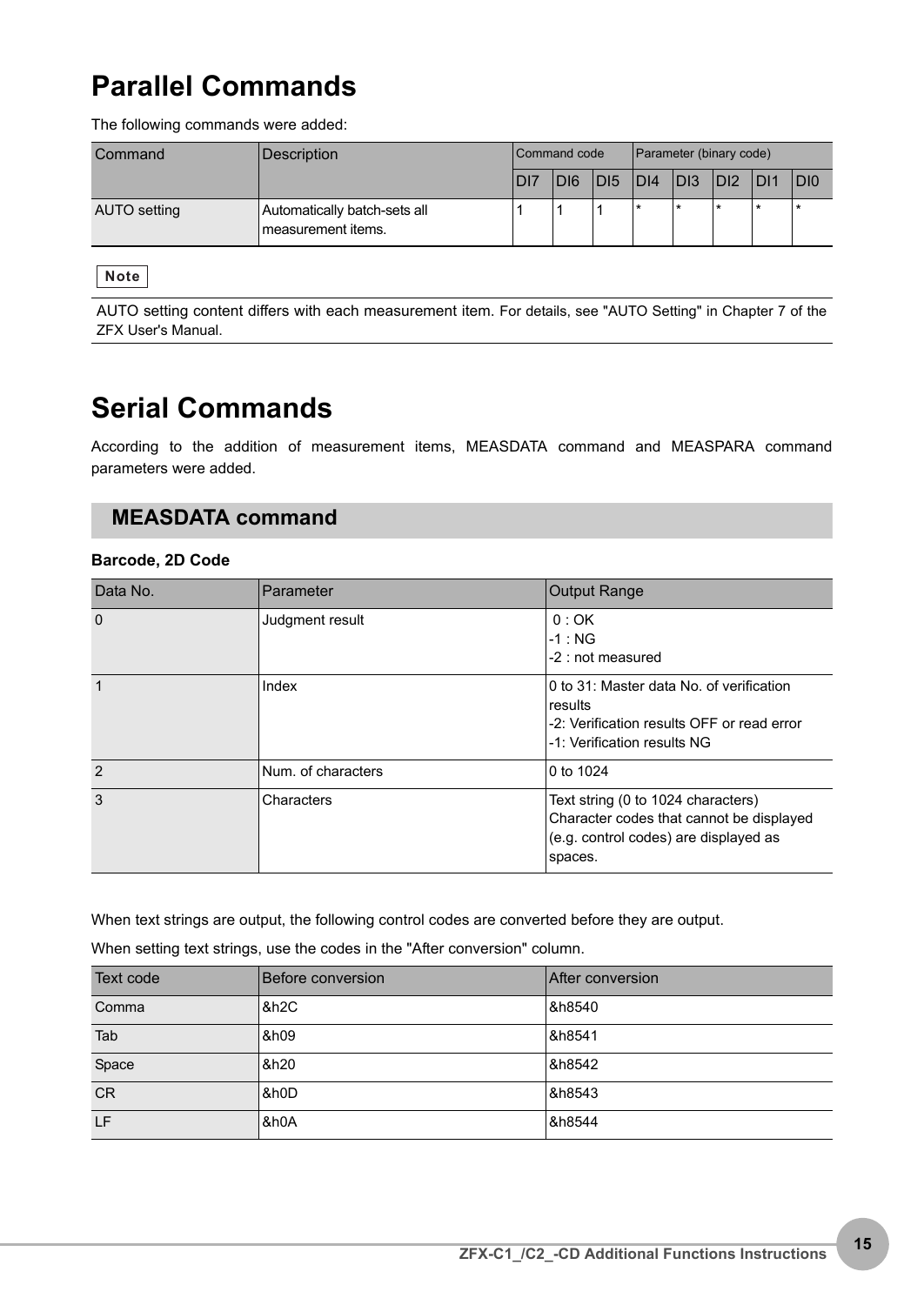#### **Multi Color**

| Data No.       | Parameter                   | <b>Output Range</b>                    |
|----------------|-----------------------------|----------------------------------------|
| $\Omega$       | Judgment result             | 0:OK<br>$-1 : NG$<br>-2 : not measured |
| $\mathbf{1}$   | Individual area1            | 0 to 9999999.999                       |
| $\overline{2}$ | Individual area2            | 0 to 9999999.999                       |
| 3              | Individual area3            | 0 to 9999999.999                       |
| $\overline{4}$ | Individual area4            | 0 to 9999999.999                       |
| 5              | Individual reference area1  | 0 to 9999999.999                       |
| 6              | Individual reference area2  | 0 to 9999999.999                       |
| $\overline{7}$ | Individual reference area3  | 0 to 9999999.999                       |
| 8              | Individual reference area4  | 0 to 9999999.999                       |
| 9              | Individual difference area1 | -9999999.999 to 9999999.999            |
| 10             | Individual difference area2 | -9999999.999 to 9999999.999            |
| 11             | Individual difference area3 | -9999999.999 to 9999999.999            |
| 12             | Individual difference area4 | -9999999 999 to 9999999 999            |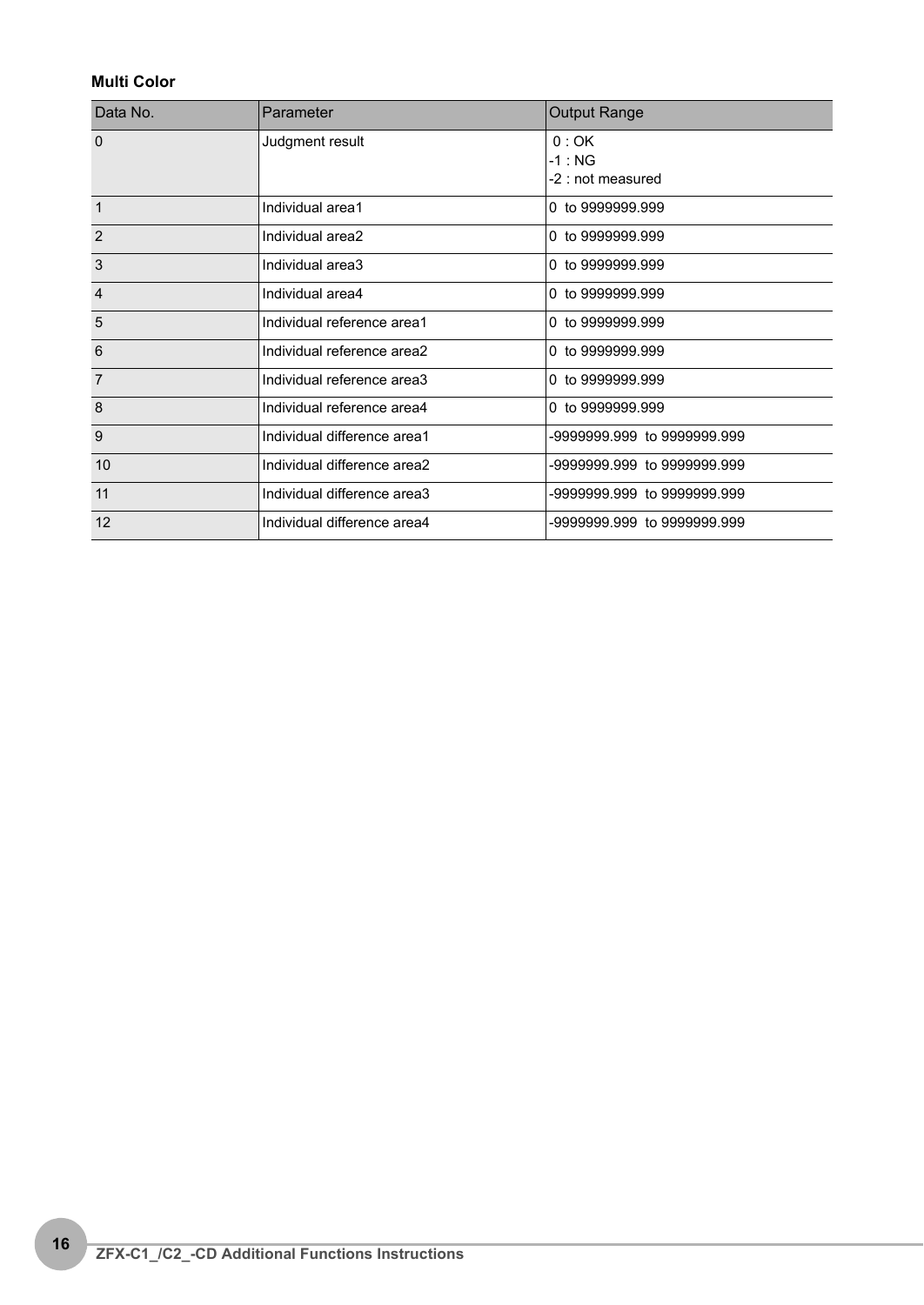# **MEASPARA command**

#### **Barcode**

| Data No.  | Parameter                              | Range                                                                                                                       |
|-----------|----------------------------------------|-----------------------------------------------------------------------------------------------------------------------------|
| 52        | Verification func.                     | 0: OFF, 1: ON                                                                                                               |
| 53        | Verified master data                   | 0: All master data, 1: Master0, 2: Master1, 3:<br>Master2,  32: Master31                                                    |
| 54        | Partial verification                   | 0: OFF, 1: ON                                                                                                               |
| 55        | Last compared digit                    | 1 to 1024                                                                                                                   |
| 56        | First compared digit                   | 1 to 1024                                                                                                                   |
| 57        | Output characters                      | 0: OFF, 1: ON                                                                                                               |
| 59        | Error string                           | 1 to 20 characters                                                                                                          |
| 60        | Partial output                         | 0: OFF, 1: ON                                                                                                               |
| 61        | Last output digit                      | 1 to 1024                                                                                                                   |
| 62        | First output digit                     | 1 to 1024                                                                                                                   |
| 63        | Measurement control                    | 0: OFF, 1: ON                                                                                                               |
| 64        | Code type                              | 0: JAN/EAN/UPC<br>1: Code39<br>2: Codabar<br>$3:$ ITF<br>4: Code93<br>5: Code128/GS1-128<br>6: GS1 DataBar<br>7: Pharmacode |
| 65        | Timeout time (ms)                      | 1 to 9999                                                                                                                   |
| 66        | Check digit                            | 0: OFF, 1: ON                                                                                                               |
| 67        | Composite component                    | 0: OFF, 1: ON                                                                                                               |
| 68        | Direction (Pharma)                     | 0: Horizontal mode, 1: Vertical mode                                                                                        |
| 69        | Reverse decode (Pharma)                | 0: OFF, 1: ON                                                                                                               |
| 71        | Num. of characters upper limit value   | 1 to 1024                                                                                                                   |
| 72        | Num, of characters lower limit value   | 1 to 1024                                                                                                                   |
| 74        | Characters threshold                   | 1 to 32 characters                                                                                                          |
| $155+N$   | Master data for master data N          | 1 to 10 characters (excluding NULL)                                                                                         |
| $187 + N$ | Verified master data for master data N | 1 to 32 characters                                                                                                          |
| $219 + N$ | First meas. Item No. for master data N | 1 to 127 (ZFX-C1 -CD: 1 to 31)                                                                                              |
| $251+N$   | Last meas. Item No. for master data N  | 1 to 127 (ZFX-C1 _-CD: 1 to 31)                                                                                             |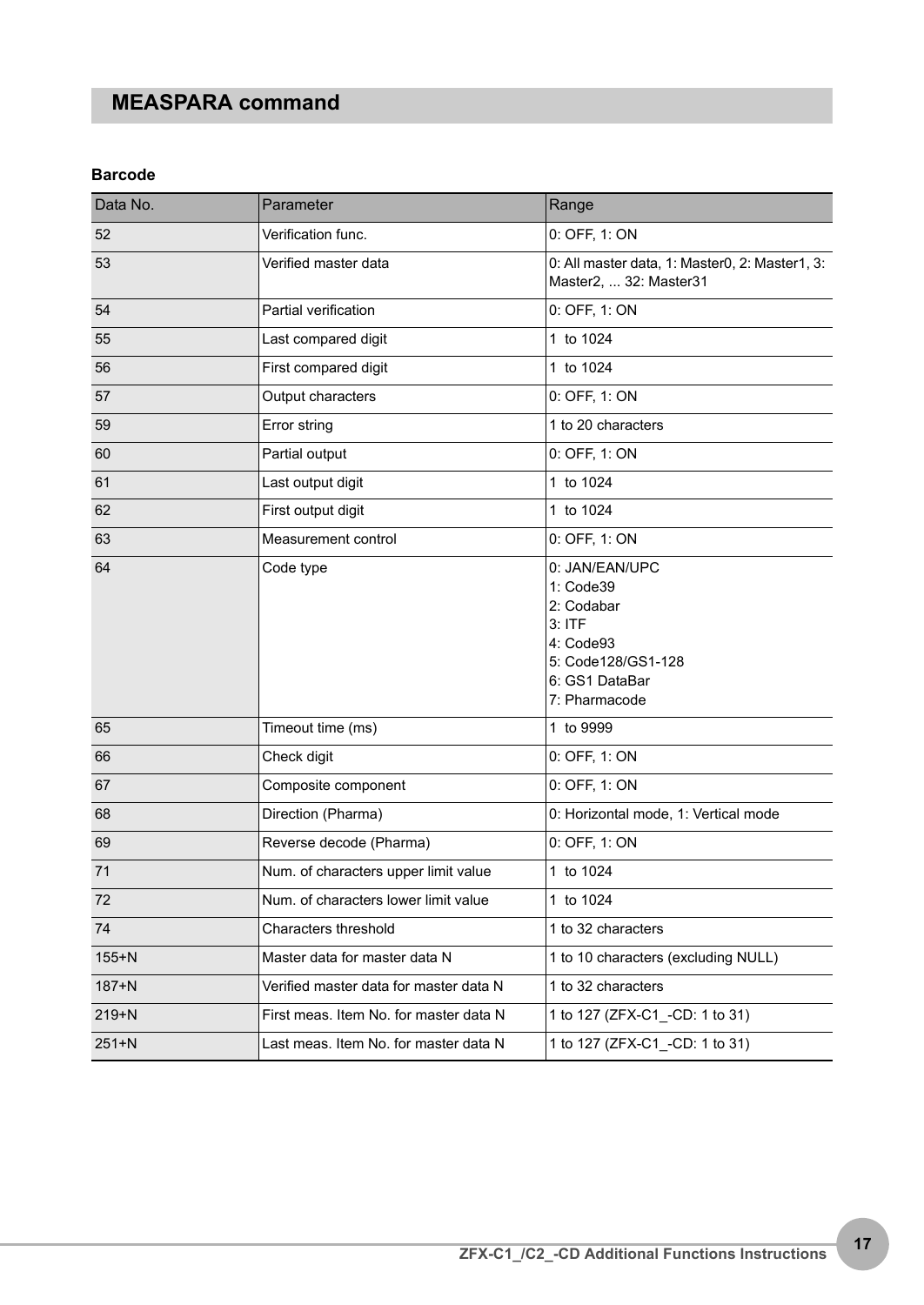#### **2D Codes**

| Data No.  | Parameter                              | Range                                                                                                                                   |
|-----------|----------------------------------------|-----------------------------------------------------------------------------------------------------------------------------------------|
| 52        | Verification func.                     | 0: OFF, 1: ON                                                                                                                           |
| 53        | Verified master data                   | 0: All master data, 1: Master0, 2: Master1, 3:<br>Master2,  32: Master31                                                                |
| 54        | Partial verification                   | 0: OFF, 1: ON                                                                                                                           |
| 55        | Last compared digit                    | 1 to 1024                                                                                                                               |
| 56        | First compared digit                   | 1 to 1024                                                                                                                               |
| 57        | Output characters                      | 0: OFF, 1: ON                                                                                                                           |
| 59        | Error string                           | 1 to 20 characters                                                                                                                      |
| 60        | Partial output                         | 0: OFF, 1: ON                                                                                                                           |
| 61        | Last output digit                      | 1 to 1024                                                                                                                               |
| 62        | First output digit                     | 1 to 1024                                                                                                                               |
| 63        | Measurement control                    | 0: OFF, 1: ON                                                                                                                           |
| 64        | Code type                              | 0: Data Matrix (EC200)<br>1: QR Code<br>2: MicroQR Code<br>3: PDF417<br>4: MicroPDF417<br>5: Maxi Code<br>6: AZtec Code<br>7: Codablock |
| 65        | Timeout time (ms)                      | 1 to 9999                                                                                                                               |
| 66        | Mirror                                 | 0: Normal, 1: Reverse                                                                                                                   |
| 67        | Code color                             | 0: Black, 1: White, 2: Black & White                                                                                                    |
| 68        | Shape (Data Matrix)                    | 0: Square, 1: Square & Rectangle                                                                                                        |
| 71        | Num. of characters upper limit value   | 1 to 1024                                                                                                                               |
| 72        | Num, of characters lower limit value   | 1 to 1024                                                                                                                               |
| 74        | Characters threshold                   | 1 to 32 characters                                                                                                                      |
| $155+N$   | Master data for master data N          | 1 to 10 characters (excluding NULL)                                                                                                     |
| $187 + N$ | Verified master data for master data N | 1 to 32 characters                                                                                                                      |
| $219+N$   | First meas. Item No. for master data N | 1 to 127 (ZFX-C1 _-CD: 1 to 31)                                                                                                         |
| $251+N$   | Last meas. Item No. for master data N  | 1 to 127 (ZFX-C1_-CD: 1 to 31)                                                                                                          |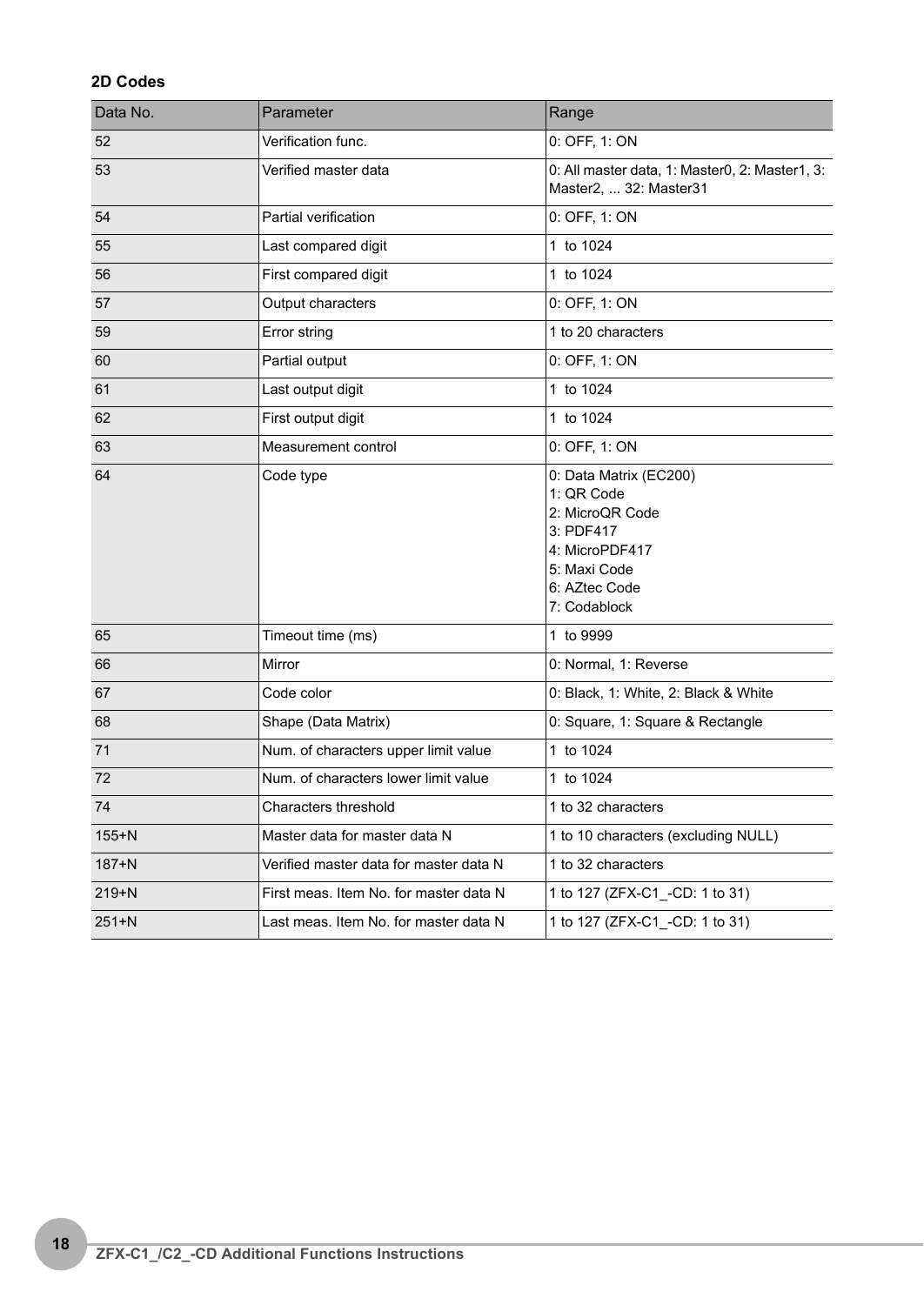#### **Multi Color**

| Data No. | Parameter                          | Range                         |
|----------|------------------------------------|-------------------------------|
| 53       | Fill profile                       | 0: OFF, 1: ON                 |
| 54       | Calibration                        | 0: OFF, 1: ON                 |
| 55       | Coordinates mode                   | 0: Normal, 1: Pos. correction |
| 56       | Auto THset +/-                     | 0.000 to 9999999.999          |
| 57       | Area judgment (upper limit)        | 0.000 to 9999999.999          |
| 58       | Area judgment (lower limit)        | 0.000 to 9999999.999          |
| 71       | Individual area1 upper limit value | 0.000 to 9999999.999          |
| 72       | Individual area1 lower limit value | 0.000 to 9999999.999          |
| 73       | Individual area2 upper limit value | 0.000 to 9999999.999          |
| 74       | Individual area2 lower limit value | 0.000 to 9999999.999          |
| 75       | Individual area3 upper limit value | 0.000 to 9999999.999          |
| 76       | Individual area3 lower limit value | 0.000 to 9999999.999          |
| 77       | Individual area4 upper limit value | 0.000 to 9999999.999          |
| 78       | Individual area4 lower limit value | 0.000 to 9999999.999          |